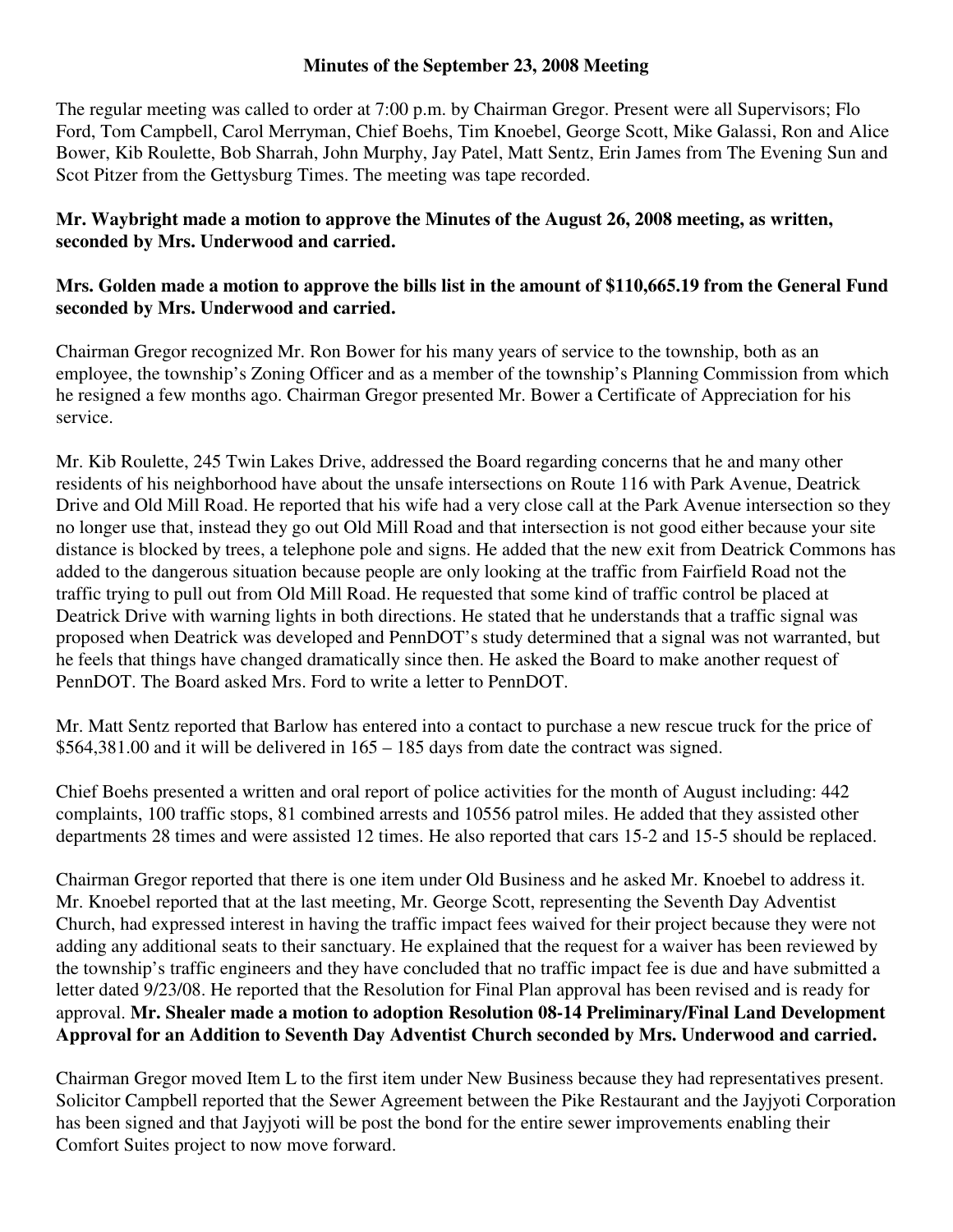Lisa Conklin, Adams County SPCA, thanked the Board for their annual contribution of \$1,600.00 and explained that some municipalities contribute nothing. She reported that only 6% of their \$500,000.00 operating budget comes from the county and municipalities and in order to continue to provide the services she is requesting \$1.00 per capita from each municipality and the county as well. For Cumberland Township \$1.00 per capita would be approximately \$6,000.00. She reported that without this funding they will not be able to provide a Humane Officer and much of what they would have done will fall on the Police Department. The Board will take Ms. Conklin's request under consideration as they prepare the 2009 budget.

Mr. Knoebel reported that at the workshop, the Board met with Mr. Shawn Dawes, representative for Cambridge Crossings, regarding a revision to their plan. He stated that they are starting to build the first phase of that development and need to make a few revisions to the plan including minor revisions to the grading, the removal of a retaining wall and expansion of the size of some of the buildings. In order to do the revisions they will need a waiver to allow slopes greater than 10 feet within 20 feet of the property line. If the waiver is granted, an amended plan will be submitted for the next meeting. He added that they have discussed this with the neighboring property owner and they do not have a problem with it and Mr. Knoebel stated that he has no problem with the waiver either. **Mr. Waybright made a motion to grant a waiver to Section 507.1.B.1 of the SALDO for Cambridge Crossing, Phase I, as recommended by the township engineer, seconded by Mrs. Underwood and carried.** 

**Mrs. Underwood made a motion to approve a full release of bonding, in the amount of \$5,446.00, for the Joseph Tripi Subdivision seconded by Mrs. Golden and carried.** This release was recommended by the township's engineer in his letter dated September 18, 2008.

**Mrs. Golden made a motion seconded by Mr. Shealer and carried to approve a request for a ninety-day extension for Pickett's Choice Condominiums.** Approval is now needed by January 26, 2009.

**Mr. Shealer made a motion seconded by Mrs. Underwood and carried to approve a request for a ninetyday extension for St. Francis Xavier Church.** Approval is now needed by January 3, 2009.

**Mrs. Golden made a motion seconded by Mrs. Underwood and carried to approve a request for a ninetyday extension for Misty Ridge, Phase I Final.** Approval is now needed by January 6, 2009.

**Mrs. Golden made a motion to approve an Agreement to Extend Municipal Waste Contract with Waste Management for an additional year at the same price upon which the initial three-year agreement was awarded for residential pick-up seconded by Mrs. Underwood and carried.** 

**Mrs. Underwood made a motion to authorize Mrs. Ford to sign the Engagement Letter for Sturgill Trostle to perform the Township's audit for the years 2008, 2009 and 2010 with a slight increase in price each year seconded by Mr. Waybright and carried.** 

**Mrs. Golden made a motion to accept, with regret, a resignation letter from Riley Hollingsworth from the township's Planning Commission seconded by Mr. Shealer and carried.** Chairman Gregor asked that a thank-you letter be sent to Mr. Hollingsworth and a Certificate of Appreciation be presented to him at an upcoming meeting.

**Mr. Shealer made a motion to approve the Minimum Municipal Obligations (MMOs) for the 2009 budget in the amounts of \$41,915.00 for the Non-Uniformed Pension Plan and \$67,550.00 for the Police Pension Plan seconded by Mrs. Underwood and carried.**